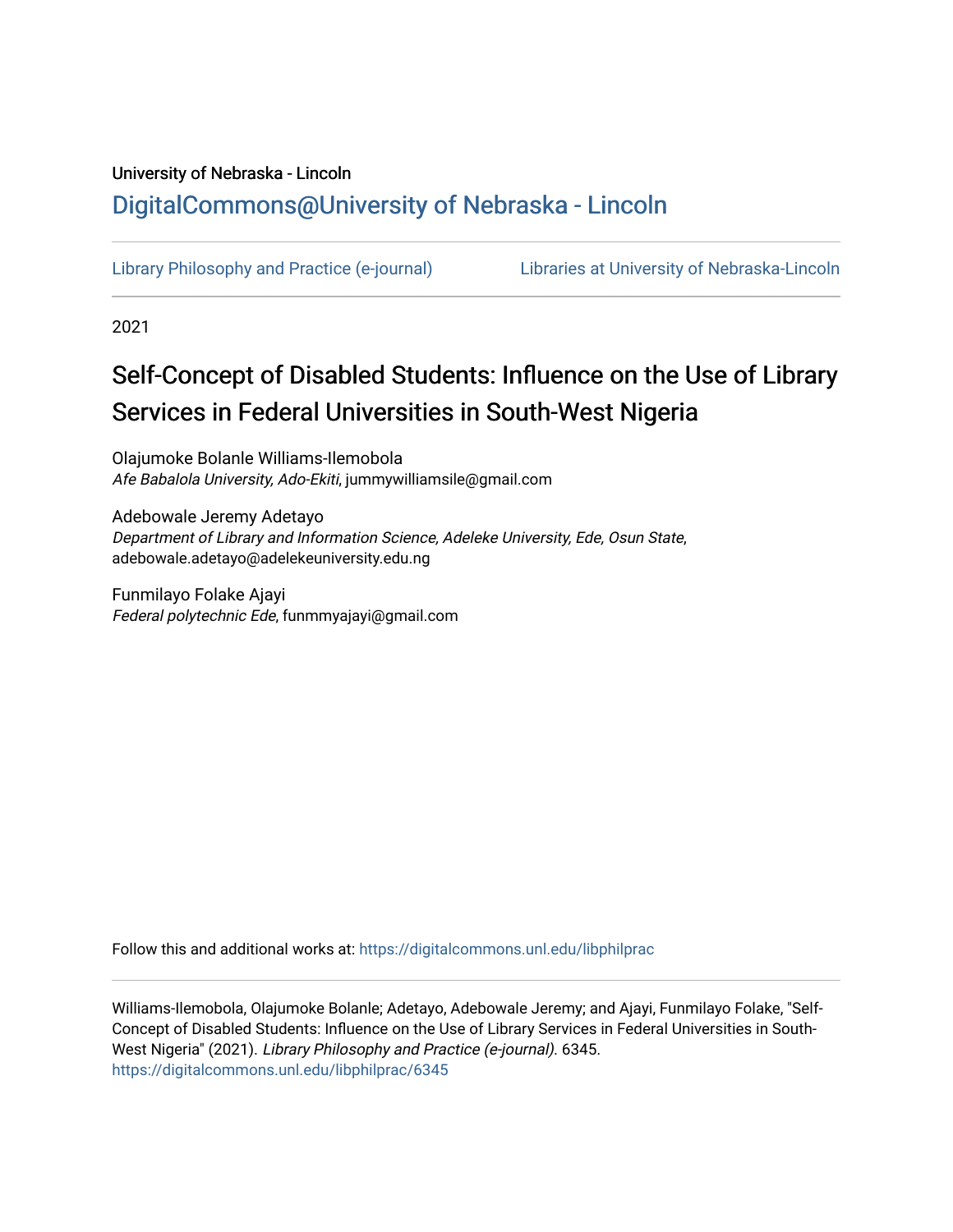# **Self-Concept of Disabled Students: Influence on the Use of Library Services in Federal Universities in South-West Nigeria**

# **Olajumoke Bolanle Williams-Ilemobola**

Afe Babalola University, Ado-Ekiti jummywilliamsile@gmail.com

**Adebowale Jeremy Adetayo** Adeleke University Ede, Osun State, Nigeria [adebowale.adetayo@adelekeuniversity.edu.ng](mailto:adebowale.adetayo@adelekeuniversity.edu.ng)

# **Funmilayo Folake Ajayi Federal polytechnic Ede Email address: [funmmyajayi@gmail.com](mailto:funmmyajayi@gmail.com)**

#### **Abstract**

*This study examined the i*nfluence of *self-concept on library services used by disabled students in Federal Universities in South-West Nigeria. The study adopted a survey research design. The population comprises 302 disabled students in Federal Universities in South-West, Nigeria. Total enumeration technique was used. A questionnaire was used for data collection. The instrument was tested for reliability, yielding Cronbach's alpha coefficients ranging from 0.74 to 0.86. Descriptive & inferential Statistics were used to analyze the data. This study's findings revealed that most respondents considered user education and consultancy services the most frequent library services used. Using library services was to* carry out research and read their notebooks. *The level of the respondents' self-concept was high and positive. The study concluded that self-concept influenced library services use by disabled students. The study recommended that there is a need for Federal University Libraries to lay more emphasis on current awareness services.* 

**Keywords:** Library services, Self-concept, Disability

# **Introduction**

The library is an integral partner in any academic institution's research and training efforts and accomplishments. Academic libraries and other libraries generally play an important role in providing services and resources to assist users in their studies and research activities. The library has collections in the form of books, periodicals, audio-visual media, and electronic media. The present library is where information is preserved, created and disseminated to satisfy the patrons' needs. For the library's ideal utilization, users should know how to locate its resources and take full advantage of them. The library must also have an exhaustive knowledge of the users' information needs. Without knowing its users' information needs, it is hard to offer viable and productive assistance. It is also difficult to acquire materials without knowing its readers' information needs. This also applies to disabled students who also need to use library facilities, spaces and services.

The disabled students are those with hearing, speaking, and sight difficulties and students using wheelchairs, crutches and braces for mobility (Akolade et al., 2015). According to Cruickshank, as cited in Echezona et al. (2011), disabled or impaired students belong to a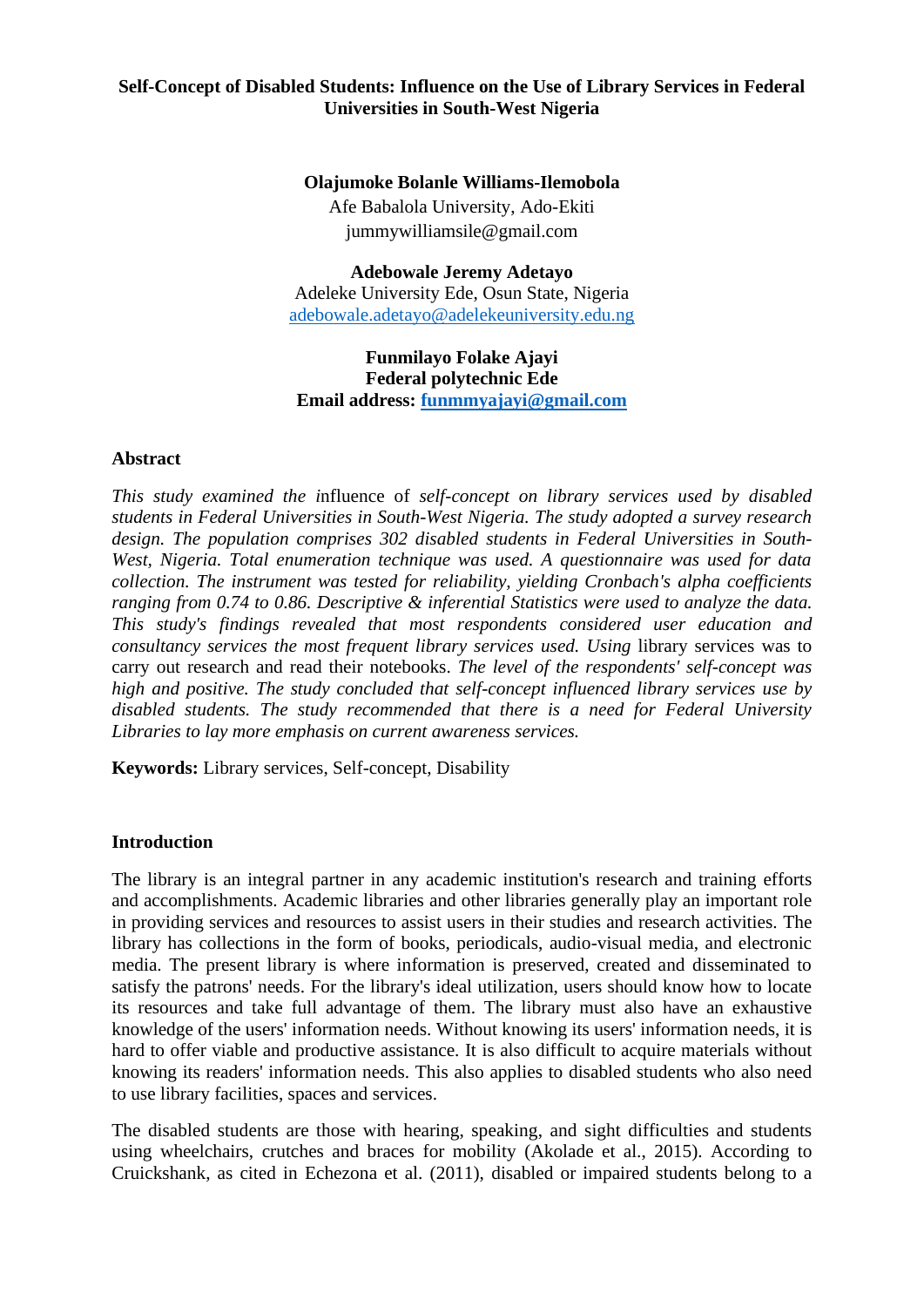group of people with impaired vision, impaired hearing and speech impairment, orthopaedic or neurological impairments. Likewise, Sze and Christensen (2017) described the disabled types as visual, hearing, speech and mobility impairments. A disabled person is also referred to as a physically challenged person. Therefore, in this paper, the physically challenged person will also be referred to as disabled or people with disabilities. Disability does not mean incapability. It is only a challenge. It is a hurdle, which needs additional effort to overcome. A disabled person amid other students with the same disability might not feel disabled. Disability is a factor of the encounter between the person with a disability and the wider environment.

Library services provided to the disabled students in Nigeria universities are lending, referral, current awareness, document delivery, photocopying, bindery, translation, consultancy, online database searching, user education, current contents listing, provision of large print materials, Braille collections, Braille machines, provision of talk books, provision of walking stick slot, provision of reading loud machine, elevators, provision of ramps at the entrance, technical writing, selective dissemination of information and data processing (Adetayo, 2021; Ezeabasili & Umeji, 2019). Provision of all these services to the disabled users at ease will motivate and encourage their patronage in the library. However, Obiozor et al. (2010) noted that disabled students find it challenging to use the library, especially where the environment is not conducive. The study cited an example of the use of staircases instead of ramps, high or tall shelves instead of the standard 750 – 2000mm shelves, table size and the arrangement of the library itself. Institutions of learning should accommodate disabled students by incorporating their information needs into the library settings.

Library personnel should provide library services that meet the expressed and anticipated needs of the disabled students of any institution, primarily through innovative technological means. To fulfil the essential role in facilitating research, academic libraries need to identify how disabled users' access information (Ismail, 2010). Librarians may encounter many challenges to provide the needed services to these users' classes. They need strategies in handling these marginalized users, and librarians also need to know the kind of services the disabled students need in the library. According to Adamu cited in Iroeze et al. (2017), more than 19 million disabled students live beneath the poverty line because of disregard by society, particularly their lack of access to paid work. Okoli (2010) uncovered that disabled individuals in Nigeria live negatively to their desires and goals. This situation is due to the disregard by the government. Nevertheless, through the library's means, they can be rehabilitated, which could stop them from being a liability to society. As the focal point of information, Libraries, whose fundamental role is to provide information services to the populace, cannot forget about the disabled.

The disabled requires special library services to restrict their conspicuous hindrances in utilizing the library's resources. This could be the reason the library for the disabled was built up, to give information support services to the inopportune among the public. Library Services for the disabled are characterized as collecting information resources and services comprising alternative formats sorted out for disabled use (Lawal-Solarin, 2012). In a developing country like Nigeria, where most populations have difficulty accessing social services, students with physical disabilities experience double jeopardy. They are often deprived of opportunities in all aspects of life, including access to essential services such as education access. Due to a series of challenges experienced by disabled people, some downgrade themselves while some feel they are capable of doing all things. In some cases, disabled students lack confidence and lack focus and direction; their self–concept is affected, which may also affect their interest in library usage.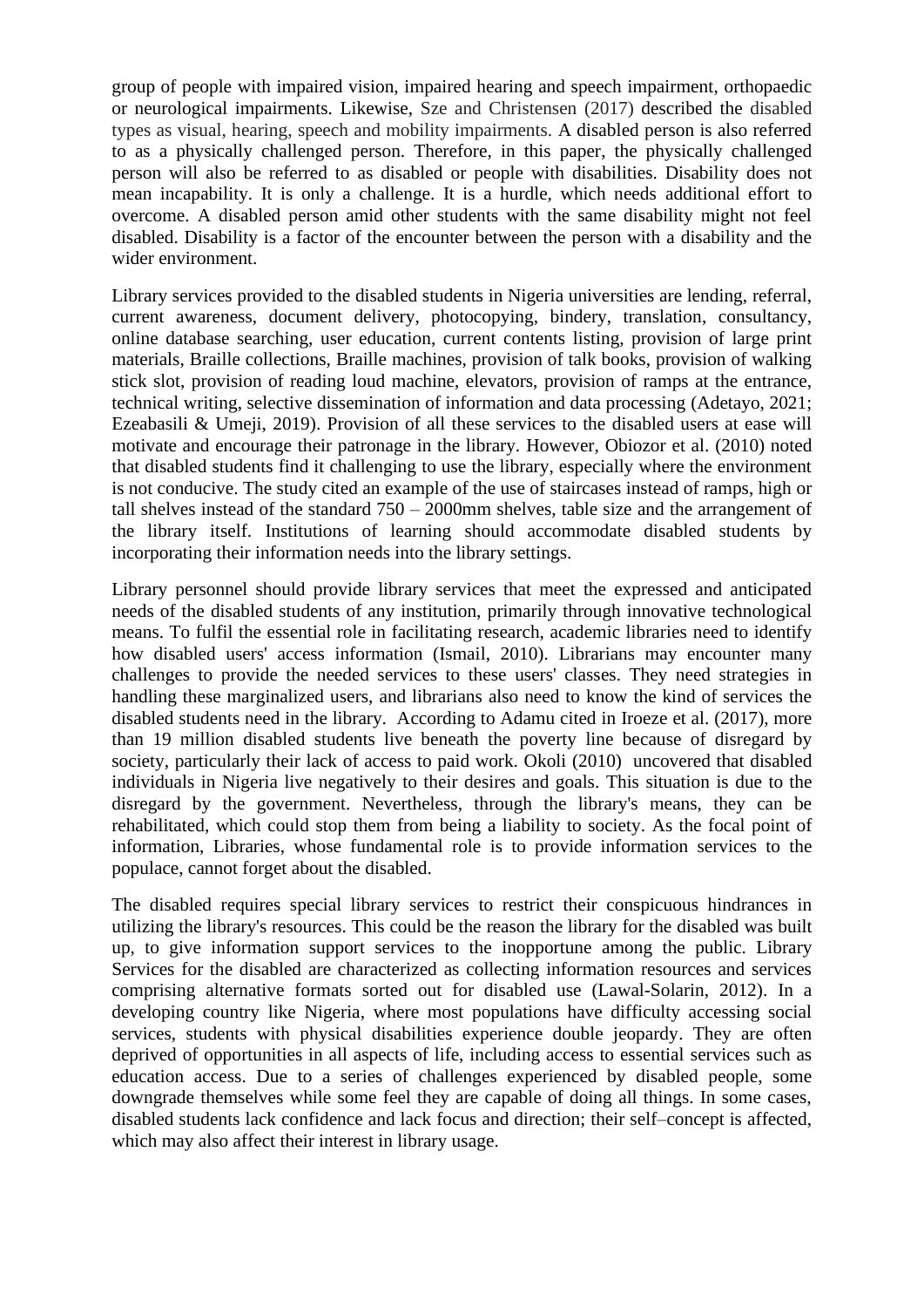Self-concept is defined as one's knowledge and image of oneself. This varies during one's lifetime according to the degree of the individual's identification as being an integral part of humanity and part of the universe as a whole (Ramirez-Granizo et al., 2020). The mental image of oneself influences a person's identity, self–esteem, body image, and role in society (Williams-Ilemobola et al., 2021). Self-concept shapes and defines who we are, the decision we make, our relationship with others, and our experiences from the environment. Selfconcept is an information portrayal that depicts information about us. Our idea of our identity and how we fit into the world framed the premise of self. Self-concept may likewise be viewed as the entirety of a perplexing, composed, and dynamic arrangement of educated beliefs, perspectives, and sentiments that every individual holds to be valid about their reality.

Consequently, people with a low self-concept tend to adjust their online self-presentation to be socially praised (Flynn et al., 2018) and, conversely, self-concept helps individuals control their anxiety and cope better with stressful situations (Bayrak et al., 2018). Trotman (2015) opines that self-concept connotes the identification of the ideal self as separate from others, and secondly, encompasses all the behaviour vetted in the actual self that one engages in to reach the ideal self. Behavioral scientists frequently say that the only way to comprehend one's behaviour is to understand oneself, since it contains all the aspects of self, including how we look at one another (self-image), and what one knows, what we strive to, such as an outstanding moral and respectful person (fulfilling the ego).

Self-concept may buffer people's psychological distress (Norrington, 2020; Turner et al., 2015). Hence, self-concept is especially important in youth since everyday emotions and feelings are essential in personal development, subjective and changes according to external factors and new life contexts (Amado-Alonso et al., 2018). Self-concept represents a protective factor against disruptive behaviour, enhancing mental health and positive peer relationships (Padial-Ruz et al., 2019). Consequently, students' psychological construction of a positive self-concept during the school years produces successful socio-emotional situations and educational settings (Herrera et al., 2020).

Despite several efforts made by the library management to proffer solutions to the problems of making resources available to the disabled, students with physical disabilities still seem to have significant areas of risk; poor self-esteem and body image, low social integration, and low academic achievement. The phenomenon has already been investigated, yet there is a dire need to work with these students to explore more hidden aspects of their personalities to make them entirely use library services. Studies have been conducted to assess their selfconcept only (Bendikova & Nemcek, 2016). To the researchers' best knowledge, little or no study has previously been done in this area in the south-west, Nigeria. In light of the above, the present study investigates the influence of self-concept on the use of library services by disabled students in federal universities in South-West, Nigeria.

# **Objectives of the Study**

The study's main objective is to investigate the influence of self-concept on the use of library services by disabled students in federal universities in South-West Nigeria.

The specific objectives of the study are to:

- 1. find out the frequency of use of library services by the disabled students in Federal Universities in South-West Nigeria;
- 2. ascertain the purpose for which the disabled students use the library services;
- 3. ascertain the level of the self-concept of the disabled students using the library,

# **METHOD**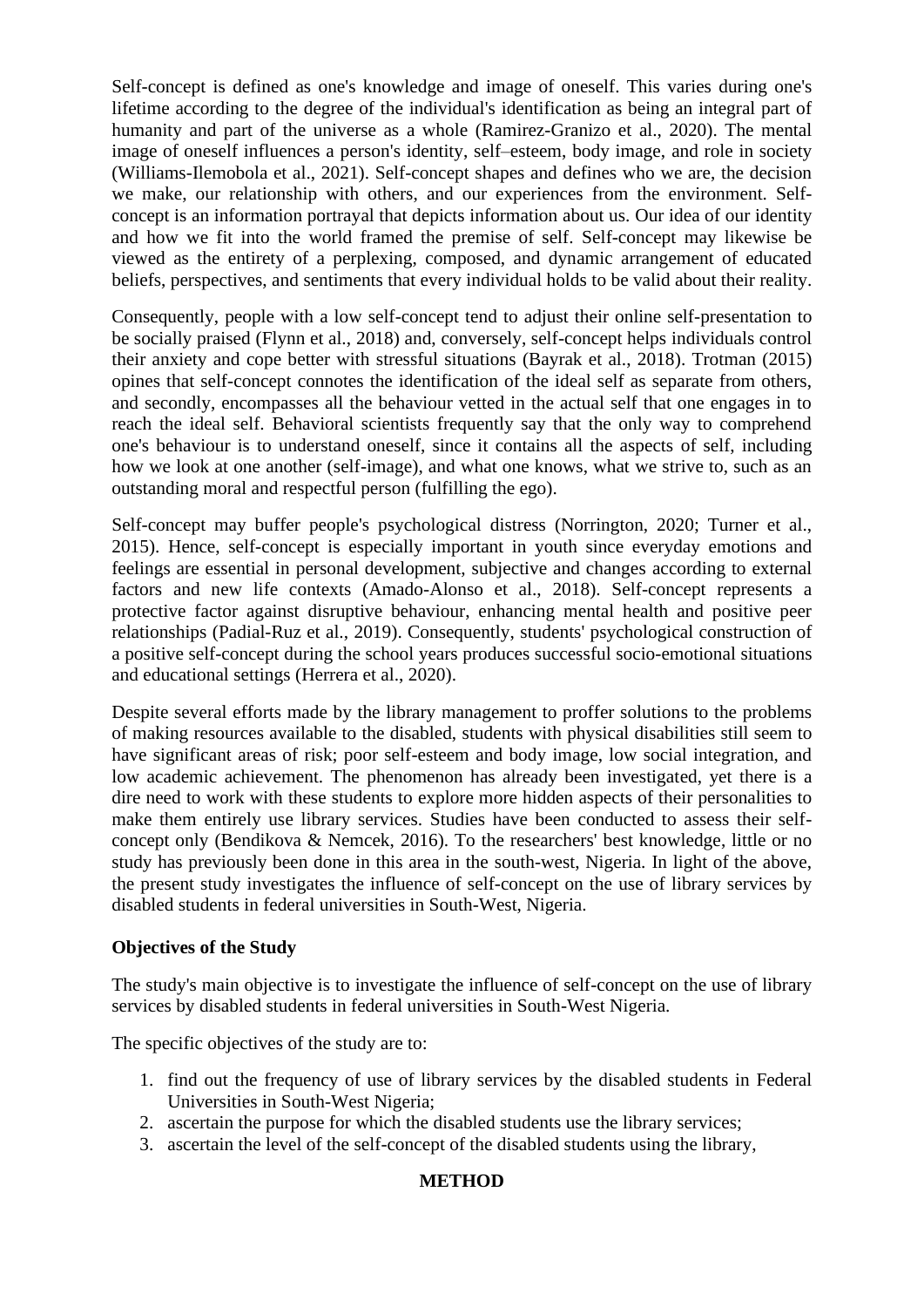# **Settings**

Nigeria is a country in Sub-Saharan Africa that is located in West Africa. It is Africa's most populated country, with a population of more than 209 million people (Worldometers, 2021). It covers 923,768 square kilometres of land. It is bounded to the north by Niger, to the north east by Chad, to the east by Cameroon, to the west by Benin, and the south by the Atlantic Ocean. Nigeria is made up of thirty-six (36) states and one federal capital. Abuja is the Federal Capital Territory (F.C.T.). Nigeria is divided into six (6) geopolitical zones or regions to facilitate regional and political administration. These geopolitical regions are as follows: North East (Yobe, Borno, Bauchi, Gombe, Adamawa, and Taraba States); North Central (Niger, Nasarawa, Kwara, Kogi, Benue, Plateau, and F.C.T.); North West (Sokoto, Katsina, Jigawa, Kano, Zamfara, Kaduna, and Kebbi States); South-East (Anambra, Abia, Enu (Oyo, Osun, Ekiti, Ogun, Ondo & Lagos States). Nigeria is varied in race, culture, religion, and languages; it is separated into the predominantly Islamic Northern region and the predominantly Christian Southern region, with a few traditional religion practitioners dispersed throughout the two regions.

According to the 2006 population census, the South West area, which is the subject of this study, has around thirty-eight (38) million people. Apart from agriculture, which is the backbone of economic activity for most rural communities, the zone is recognized for its commerce and trade activities, with a preponderance of micro, small, and medium indigenous enterprises involved in manufacturing, fabrication, and agro-allied output. In terms of higher education in Nigeria, there are two categories of university providers: public and private. Individuals or organizations own private universities, whereas the government owns public universities. State and federal universities are part of the public universities. The state government manages state universities, whereas the federal government manages federal universities. As of December 2020, Nigeria had 44 federal universities. As Ejoigu and Sule (2012) emphasized, federal universities are among the most respected in the country. These institutions were created in crucial places to enhance Nigerians' access to education, and the Federal Ministry of Education oversees them.

#### **Research Design**

A descriptive survey design was adopted for this research. The survey research design was used because of its ability to collect a large amount of data from a sizeable population in a highly economical way.

#### **Population**

The population of the study comprises 70 disabled students in the University of Ibadan, 100 in University of Agriculture, Abeokuta, 2 in Federal University, Oye-Ekiti, 47 in the Federal University of Technology, Akure, 63 in the University of Lagos, while 20 in Obafemi Awolowo University, Ile-Ife. Therefore, the population of disabled students in the understudied universities is comprised of 302. The population data were collected from physically challenged students' associations, while others were obtained from the university portals.

#### **Sampling Technique**

The total enumeration sampling technique was used to study the entire population. The use of the total enumeration technique is consistent with the viewpoint of Ilo, Nwachukwu and Izuagbe (2020), who argue that this technique is appropriate when the number of respondents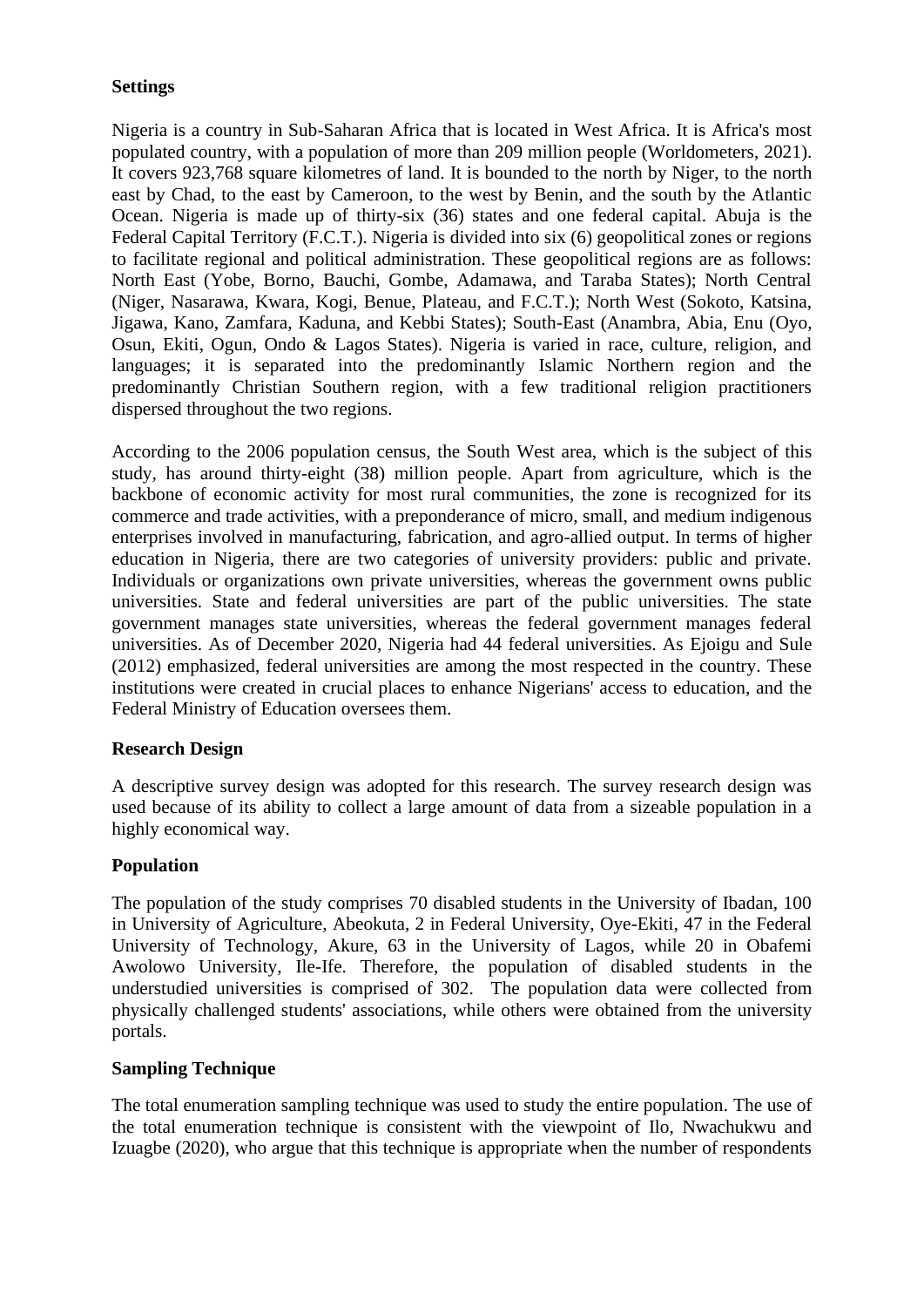for the research is small. It enables the researcher to conduct an exhaustive study of the population, gathers data with high precision, and eliminates mistakes and bias in sampling.

# **Instrument**

The instrument for collecting data for this study is a structured questionnaire tagged "Self-Concept and Use of Library Services by disabled Students."

# **Validity and Reliability of the Instrument**

Two Professionals validated the instrument (questionnaire) in librarianship and other experts (lecturers) from the Afe Babalola University, Ado-Ekiti, Ekiti State and Adeleke University, Ede, Osun State. Corrections were made based on their criticisms, observations and suggestions. For the reliability, a pretest was conducted, which generated the Cronbach alpha in table 1. The instrument's construct validity was maintained by restricting the questions to conceptualizing the variables and ensuring that a particular variable's indicators fall within the same construct. The result of construct validity is shown in table 2.

The survey items used to design the research instrument are presented in Table 1 below.

| <b>Variables</b>                          | <b>References</b>                                      | <b>Reliability</b><br>(Cronbach<br>alpha) | Researcher's<br><b>Reliability</b><br>result |  |
|-------------------------------------------|--------------------------------------------------------|-------------------------------------------|----------------------------------------------|--|
| <b>Section A: Use of Library Services</b> |                                                        |                                           |                                              |  |
| Frequency of Use                          | The use of library services<br>scale is adapted from a |                                           |                                              |  |
| Purpose of Use                            | scale developed by                                     | 0.74                                      | 0.74                                         |  |
|                                           | Altman and Hernon                                      |                                           |                                              |  |
|                                           | (1998)                                                 |                                           |                                              |  |
| <b>Section B: Self-Concept</b>            |                                                        |                                           |                                              |  |
| <b>Physical Self-Concept</b>              | Adapted scale from                                     |                                           |                                              |  |
| Academic Self-                            | Yahaya and Ramli (2009                                 |                                           |                                              |  |
| Concept                                   |                                                        |                                           |                                              |  |
| Social Self-Concept                       | Adapted from Korman<br>(2012)                          | 0.86                                      | 0.75                                         |  |
|                                           |                                                        |                                           |                                              |  |

|  |  |  |  | Table 1: Survey items used to design the study instrument |
|--|--|--|--|-----------------------------------------------------------|
|  |  |  |  |                                                           |

Table 1 depicts computed reliability statistics for this study, which yielded the following respective Cronbach alpha co-efficient values:  $\alpha = 0.74$  (Section A: Use of Library Services Scale);  $\alpha = 0.75$  (Section B: Self-Concept Scale). Therefore, all the instrument sections that yielded excellent reliability are acceptable for the study.

#### **Table 2: Construct validity tests of the research instrument**

| S/N | <b>Variables</b>                         | No of<br><b>Items</b> | Cronbach's<br>Alpha |
|-----|------------------------------------------|-----------------------|---------------------|
|     | <b>Use of Library</b><br><b>Services</b> |                       |                     |
|     | <b>Frequent Library</b>                  | 26                    | 0.895               |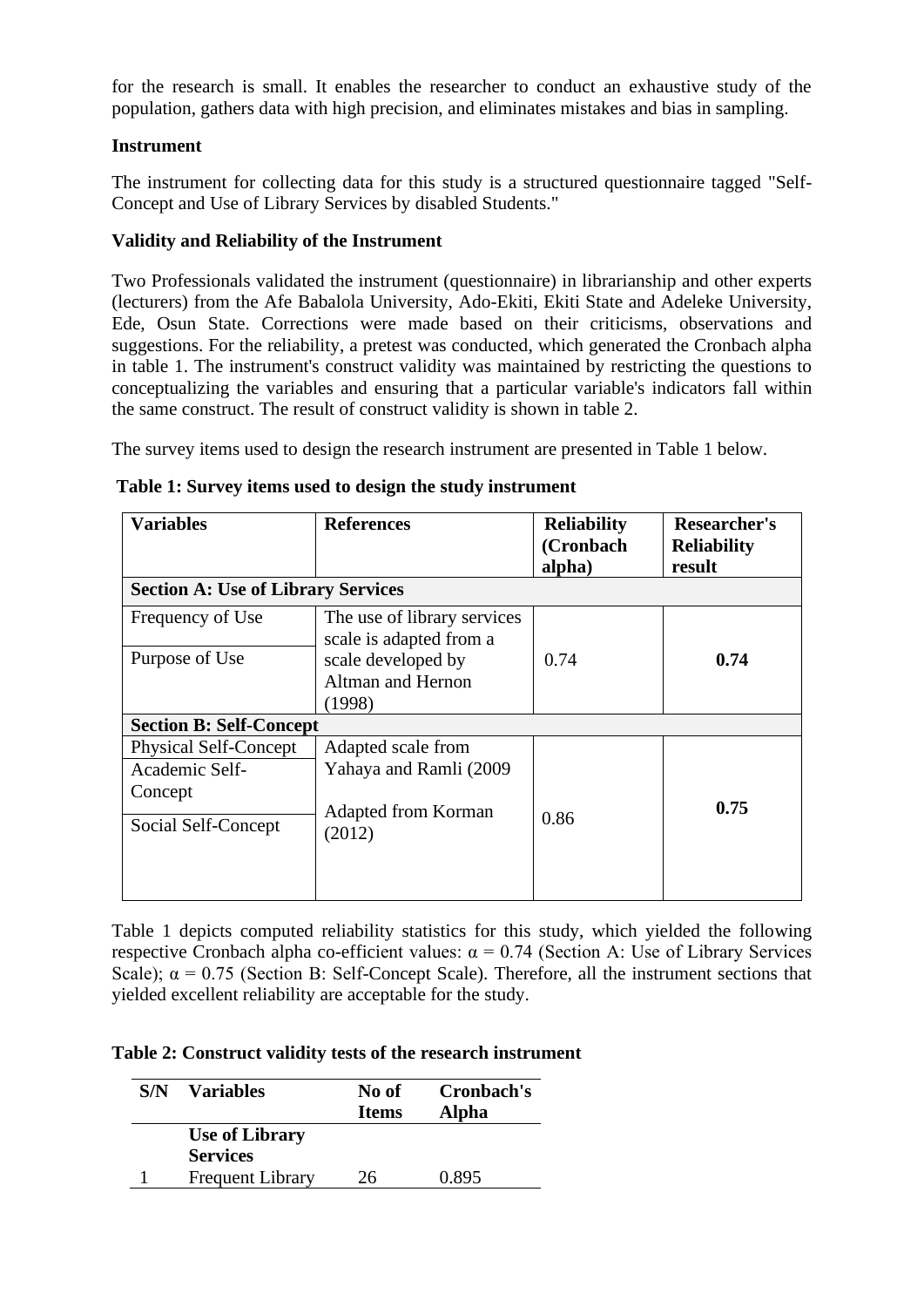|                             | Services used              |    |       |
|-----------------------------|----------------------------|----|-------|
| $\mathcal{D}_{\mathcal{A}}$ | Purpose of Library         | 26 | 0.945 |
|                             | <b>Services Used</b>       |    |       |
|                             | <b>Self-Concept</b>        |    |       |
| 3                           | Physical Self-             |    | 0.974 |
|                             | Concept                    |    |       |
|                             | Academic Self-             |    | 0.967 |
|                             | Concept                    |    |       |
| 5                           | Social Self-Concept        | 9  | 0.959 |
|                             | <b>Transpersonal Self-</b> | 8  | 0.936 |
|                             | Concept                    |    |       |
|                             |                            |    |       |

# **Data Collection**

The researcher obtained an introduction letter from the Head, Department of Information Resources Management, Babcock University, introducing the survey and the researcher to each university's administration. The letter explained the reasons for the survey and asked for the respondents' in filling out the questionnaire while at the same time ensuring anonymity for the responders and confidentiality of the results. The decision to partake in the survey was also made voluntary. Research assistants were recruited and trained to support the researcher with questionnaire administration, monitoring, and collection. The research assistant helped respondents that were not capable of filling it themselves.

# **Method of Data Analysis**

Descriptive and inferential statistics were used for data collection. This includes frequency, percentage counts, mean scores, and multiple regression were used for data analysis.

#### **FINDINGS**

Out of 302 copies of the questionnaire distributed, 250 were retrieved. The demographic information of respondents is displayed in Table 1.

|                        | <b>Items</b>        | <b>Frequency</b> | Percentage $(\% )$ |
|------------------------|---------------------|------------------|--------------------|
| <b>Sex</b>             | Male                | 85               | 34.0               |
|                        | Female              | 165              | 66.0               |
| Age                    | $15-25$ years       | 207              | 82.8               |
|                        | $25 - 35$           | 23               | 9.2                |
|                        | $35 - 45$           | 20               | 8.0                |
|                        | Visual impairment   | 111              | 44.4               |
| <b>Impairment Type</b> | Mobility impairment | 117              | 46.8               |
|                        | Hearing impairment  | 22               | 8.8                |

#### **Table 3: Socio-Demographic of the Respondents**

Table 3 describes the demographic information of respondents of the disabled students in federal universities in South-West Nigeria. It shows that 34% of the respondents were male, while 66% were female as the majority of respondents. 82.8% of the samples are between the ages 15-25years, 9.2% are between 25 – 35years of age, and 8% are between 35 – 45 years of age. Also, 44.4% of the respondents were visually impaired, 46.8% were mobility impaired, while 8.8% were hearing impaired. These three disability groups were those available for the study.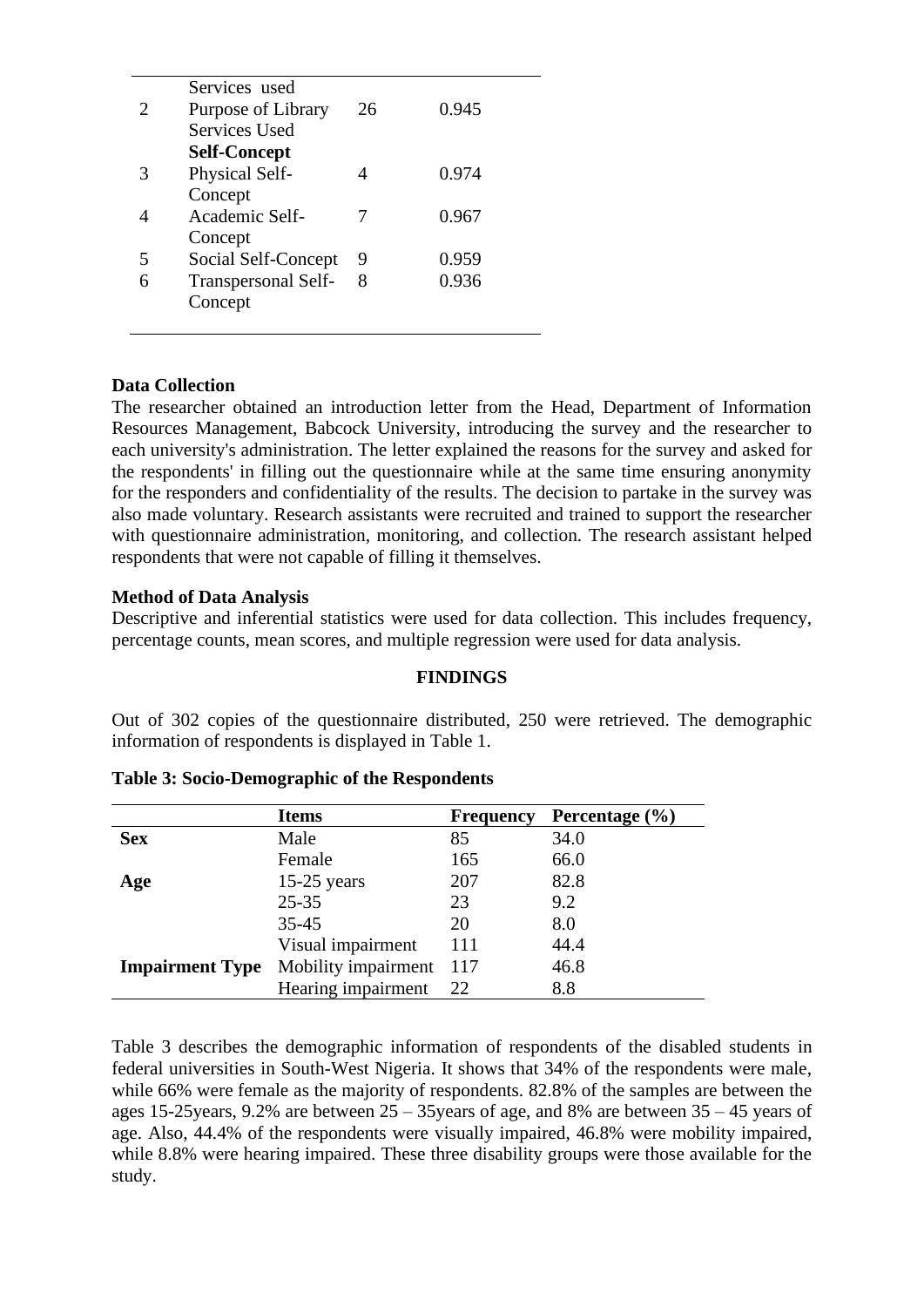| <b>Use of Library</b>   | <b>Every</b>      |                   | <b>Sometimes</b><br><b>Almost</b> |      |           |      |                | <b>Almost</b> | <b>Never</b>   |      | Mean | S.D  |
|-------------------------|-------------------|-------------------|-----------------------------------|------|-----------|------|----------------|---------------|----------------|------|------|------|
| <b>Services</b>         | time              |                   | <b>Every</b>                      |      |           |      | <b>Never</b>   |               |                |      |      |      |
|                         |                   |                   | time                              |      |           |      |                |               |                |      |      |      |
|                         | ${\bf F}$         | $\%$              | $\overline{F}$                    | $\%$ | ${\bf F}$ | $\%$ | $\overline{F}$ | $\%$          | $\mathbf{F}$   | $\%$ |      |      |
| Lending                 |                   |                   |                                   |      |           |      |                |               |                |      | 3.27 | 0.89 |
| Services                | 32                | 12.8              | 37                                | 14.8 | 151       | 60.4 | 24             | 9.6           | 6              | 2.4  |      |      |
| Referral                | 32                | 12.8              | 61                                | 24.4 | 63        | 25.2 | 81             | 32.4          | 13             | 5.2  | 3.07 | 1.13 |
| Services                |                   |                   |                                   |      |           |      |                |               |                |      |      |      |
| Current                 |                   |                   |                                   |      |           |      |                |               |                |      |      |      |
| Awareness               | $\overline{4}$    | 1.6               | 88                                | 35.2 | 136       | 54.4 | 13             | 5.2           | 9              | 3.6  | 3.26 | 0.74 |
| Service                 |                   |                   |                                   |      |           |      |                |               |                |      |      |      |
| Document                | $\overline{a}$    | $\overline{a}$    | 67                                | 26.8 | 83        | 33.2 | 85             | 34.0          | 15             | 6.0  | 2.81 | 0.90 |
| delivery                |                   |                   |                                   |      |           |      |                |               |                |      |      |      |
| Photocopying            |                   |                   |                                   |      |           |      |                |               |                |      |      |      |
| services                | 21                | 8.4               | 73                                | 29.2 | 90        | 36.0 | 62             | 24.8          | $\overline{4}$ | 1.6  | 3.18 | 0.95 |
| <b>Bindery services</b> |                   |                   |                                   |      |           |      |                |               |                |      |      |      |
|                         | $\overline{2}$    | 0.8               | 134                               | 53.6 | 67        | 26.8 | 43             | 17.2          | $\overline{4}$ | 1.6  | 3.35 | 0.83 |
| Translation             |                   |                   |                                   |      |           |      |                |               |                |      |      |      |
| services                | $\overline{2}$    | 0.8               | 99                                | 39.6 | 103       | 41.2 | 40             | 16.0          | 6              | 2.4  | 3.20 | 0.80 |
| Consultancy             |                   |                   |                                   |      |           |      |                |               |                |      |      |      |
| services                | 81                | 32.4              | 84                                | 33.6 | 19        | 7.6  | 62             | 24.8          | $\overline{4}$ | 1.6  | 3.70 | 1.21 |
|                         |                   |                   |                                   |      |           |      |                |               |                |      |      |      |
| Online database         |                   |                   |                                   |      |           |      |                |               |                |      |      |      |
| searching               | 34                | 13.6              | 104                               | 41.6 | 89        | 35.6 | 17             | 6.8           | 6              | 2.4  | 3.57 | 0.89 |
| Service                 |                   |                   |                                   |      |           |      |                |               |                |      |      |      |
| User education          |                   |                   |                                   |      |           |      |                |               |                |      |      |      |
| service                 | 56                | 22.4              | 121                               | 48.4 | 24        | 9.6  | 41             | 16.4          | 8              | 3.2  | 3.70 | 1.09 |
| Current content         |                   |                   |                                   |      |           |      |                |               |                |      |      |      |
| listing                 | 77                | 30.8              | 32                                | 12.8 | 71        | 28.4 | 20             | 8.0           | 50             | 20.0 | 3.26 | 1.47 |
| large print             |                   |                   |                                   |      |           |      |                |               |                |      |      |      |
| materials               | 53                | 21.2              | 56                                | 22.4 | 37        | 14.8 | 43             | 17.2          | 61             | 24.4 | 2.99 | 1.49 |
| <b>Braille</b>          |                   |                   |                                   |      |           |      |                |               |                |      |      |      |
| collections             | $\qquad \qquad -$ | $\blacksquare$    | 110                               | 44.0 | 60        | 24.0 | 19             | 7.6           | 61             | 24.4 | 2.88 | 1.22 |
| <b>Braille</b> machines |                   |                   |                                   |      |           |      |                |               |                |      |      |      |
|                         | $\overline{2}$    | 0.8               | 20                                | 8.0  | 80        | 32.0 | 94             | 37.6          | 54             | 21.6 | 2.29 | 0.92 |
| Talking books           |                   |                   |                                   |      |           |      |                |               |                |      |      |      |
|                         | 32                | 12.8              | $\overline{2}$                    | 0.8  | 101       | 40.4 | 36             | 14.4          | 79             | 31.6 | 2.49 | 1.29 |
| Walking stick           |                   |                   |                                   |      |           |      |                |               |                |      |      |      |
| slot                    | 32                | 12.8              | $\overline{2}$                    | 0.8  | 75        | 30.0 | 66             | 26.4          | 75             | 30.0 | 2.40 | 1.28 |
| Read loud               |                   |                   |                                   |      |           |      |                |               |                |      |      |      |
| machine                 | 34                | 13.6              | 42                                | 16.8 | 63        | 25.2 | 57             | 22.8          | 54             | 21.6 | 2.78 | 1.33 |
| Elevators               | 9                 | 3.6               | 35                                | 14.0 | 66        | 26.4 | 80             | 32.0          | 60             | 24.0 | 2.41 | 1.11 |
| Rampsat the             |                   |                   |                                   |      |           |      |                |               |                |      |      |      |
| entrance                | $\qquad \qquad -$ | $\qquad \qquad -$ | 32                                | 12.8 | 152       | 60.8 | 58             | 23.2          | 8              | 3.2  | 2.83 | 0.68 |
| Technical               | $\qquad \qquad -$ | $\overline{a}$    | 58                                | 23.2 | 118       | 47.2 | 66             | 26.4          | 8              | 3.2  | 2.90 | 0.79 |
| writing                 |                   |                   |                                   |      |           |      |                |               |                |      |      |      |
| Selective               |                   |                   |                                   |      |           |      |                |               |                |      |      |      |
| dissemination of        | 21                | 8.4               | 34                                | 13.6 | 145       | 58.0 | 34             | 13.6          | 1              | 6.4  | 3.02 | 1.04 |

**Table 4: Use of Library Services by Disabled Students**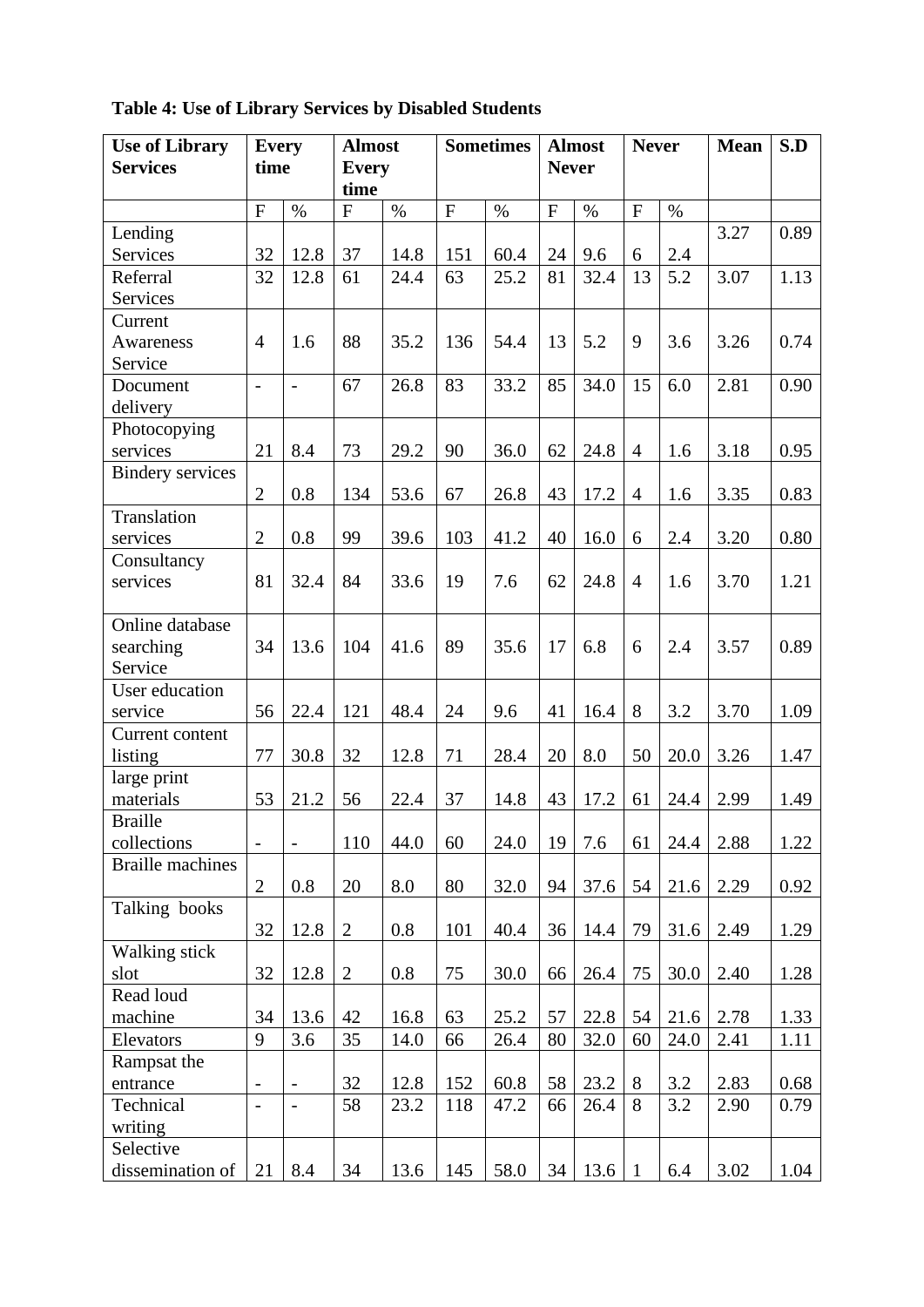| 1nformation                           |  |  |  |  |  |  |  |      |      |  |  |
|---------------------------------------|--|--|--|--|--|--|--|------|------|--|--|
| <b>Average Mean &amp; S.D. scores</b> |  |  |  |  |  |  |  | 3.02 | 1.V4 |  |  |

# **Decision Rule for table 4 is as presented below:**

| 1.00-1.49    | Never/Almost Never |
|--------------|--------------------|
| $1.5 - 2.49$ | Sometimes          |
| $2.5 - 3.45$ | Almost every time  |
| $3.5 - 4$    | Every time         |

Table 4 shows the frequency in which the disabled students use the library services provided. The study reveals that the disabled students' frequently used library service is user education service and consultancy service with the mean value of 3.70 each. This is followed by an online database searching service with a mean result of 3.57, followed by Braille machine with a mean score of 2.99. Other rarely used services are talking books (Mean=2.49), walking stick slot (Mean = 2.40), and Braille collections (Mean=2.88), all on a scale of 4. User education and consultancy services are used every time by disabled students in Federal Universities in South-West Nigeria. From their mean scores, the consultancy service, users education service, bindery service, translation service, current content listing and photocopying service suggest that they positively affect students' use of library services by disabled students.

| <b>Students Purpose of</b><br><b>Using Library Services</b> | Strongly<br>Agree |      |     | Agree |     | Disagree |                | Strongly<br>Disagree     |      | <b>SD</b> |
|-------------------------------------------------------------|-------------------|------|-----|-------|-----|----------|----------------|--------------------------|------|-----------|
|                                                             | Fig               | $\%$ | Fig | $\%$  | Fig | $\%$     | Fig            | %                        |      |           |
| To carry out research                                       |                   |      |     |       |     |          |                |                          | 3.34 | 0.76      |
|                                                             | 126               | 50.4 | 87  | 34.8  | 33  | 13.2     | $\overline{4}$ | 1.6                      |      |           |
| To read my notebook                                         |                   |      |     |       |     |          |                |                          |      |           |
|                                                             | 107               | 42.8 | 100 | 40.4  | 39  | 15.6     | $\overline{4}$ | 1.6                      | 3.24 | 0.77      |
| To read library                                             |                   |      |     |       |     |          |                |                          |      |           |
| information materials                                       | 73                | 29.2 | 151 | 60.4  | 20  | 8.0      | 6              | 2.4                      | 3.16 | 0.66      |
| (Textbooks, Journals)                                       |                   |      |     |       |     |          |                |                          |      |           |
| e.t.c)                                                      |                   |      |     |       |     |          |                |                          |      |           |
| To access the internet                                      |                   |      |     |       |     |          |                |                          |      |           |
| using library computers                                     | 52                | 20.8 | 117 | 46.8  | 81  | 32.4     |                | $\overline{\phantom{a}}$ | 2.88 | 0.72      |
| To access the internet                                      |                   |      |     |       |     |          |                |                          |      |           |
| using my mobile                                             | 61                | 24.4 | 104 | 41.6  | 43  | 17.2     | 42             | 16.8                     | 2.74 | 1.01      |
| phone/laptop                                                |                   |      |     |       |     |          |                |                          |      |           |
| To consult reference                                        |                   |      |     |       |     |          |                |                          |      |           |
| materials                                                   | 47                | 18.8 | 90  | 36.0  | 113 | 45.2     |                | $\overline{\phantom{a}}$ | 2.74 | 1.01      |
| For relaxation                                              | 41                | 16.4 | 119 | 47.6  | 80  | 32.0     | 10             | 4.0                      | 2.76 | 0.77      |
|                                                             |                   |      |     |       |     |          |                |                          |      |           |
| <b>Average Mean &amp; SD scores</b>                         |                   |      |     |       |     |          |                |                          |      |           |
|                                                             |                   |      |     |       |     |          |                |                          | 2.98 | 0.78      |

#### **Table 5: Purpose of Using Library Services**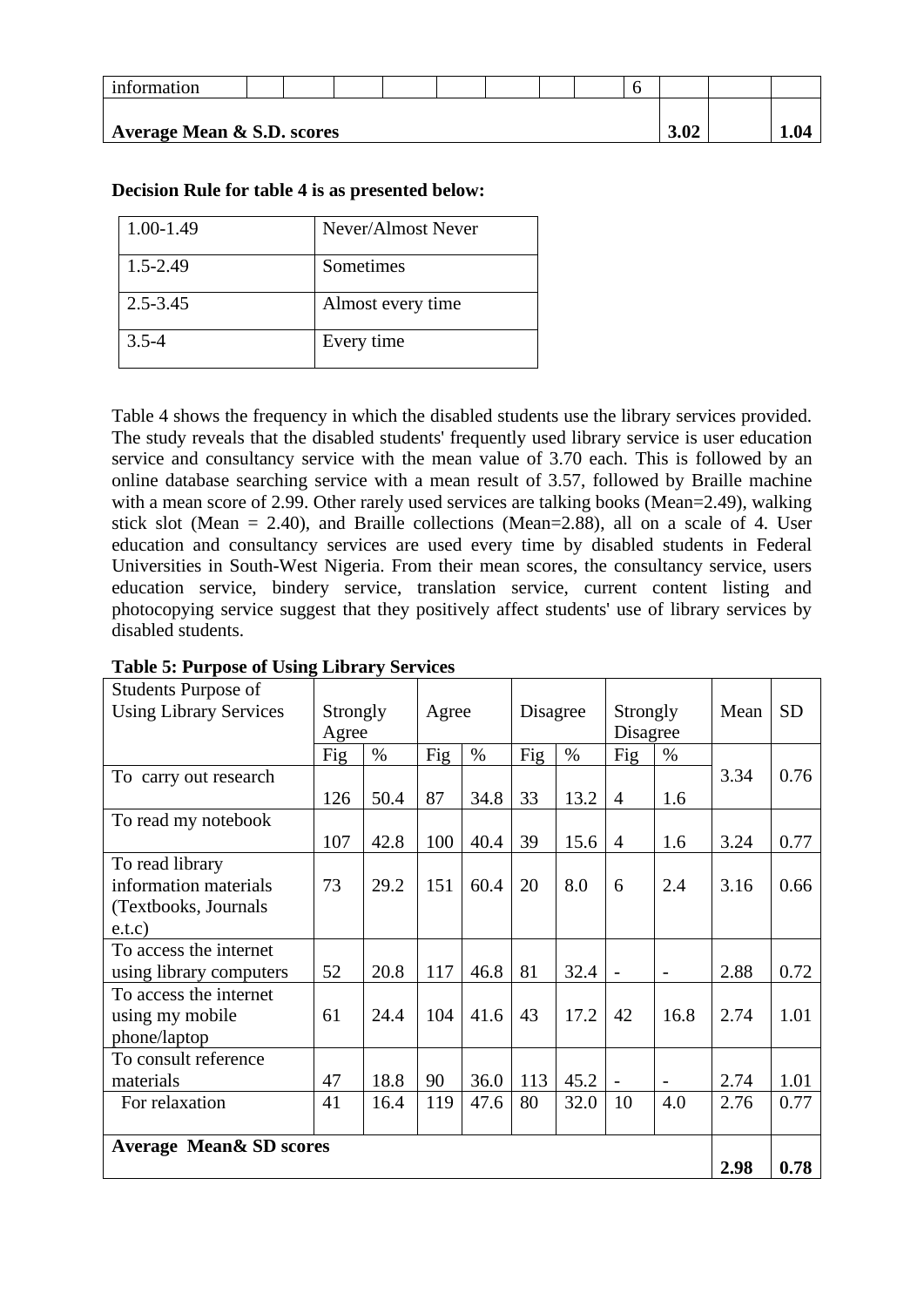| $1.00 - 1.49$ | <b>Strongly Disagree</b> |
|---------------|--------------------------|
| $1.5 - 2.49$  | Disagreed                |
| $2.5 - 3.49$  | Agreed                   |
| $3.5 - 4$     | <b>Strongly Agree</b>    |

**\*\*\*Decision Rule for Table 5 is as presented below, Mean and its meaning:**

It was observed from Table 5 that the majority of the disabled students use the library to carry out research, and it is ranked the best with a mean value of 3.34 on a scale of 4, next are those that are using the library for a reading of their notebooks with a mean score of 3.24. The Table shows other disabled students who use the library to read library information materials (such as Textbooks, Journals etc.) with a mean value of 3.16. The average mean value results (Mean=2.98 on a scale of 4) from the above Table imply that all the factors stated under the purpose of using library services are preferred and agreed with for using the university library. In the area of standard deviation results interpretation to use the library, it can be seen that reading library information materials is more consistent with a standard deviation of 0.66. Others are also consistent except one that says "To access the internet using my mobile phone/laptop" and "to consult reference material" with a standard deviation of 1.01 each.

| <b>Physical Self-Concept</b> | <b>Very</b><br>high |               | High         |      | Low            |               |    | <b>Very Low</b> | <b>Mean</b> | <b>SD</b> |
|------------------------------|---------------------|---------------|--------------|------|----------------|---------------|----|-----------------|-------------|-----------|
|                              | $\mathbf{F}$        | $\frac{0}{0}$ | $\mathbf{F}$ | $\%$ | $\overline{F}$ | $\frac{0}{0}$ | F  | $\frac{0}{0}$   |             |           |
| I have healthy body          | 105                 | 42.0          | 82           | 32.8 | 17             | 6.8           | 46 | 18.4            | 2.98        | 1.11      |
| I never limit myself         | 73                  | 29.2          | 90           | 36.0 | 41             | 16.4          | 46 | 18.4            | 2.76        | 1.07      |
| I carry out my daily routine | 140                 | 56.0          | 47           | 18.8 | 17             | 6.8           | 46 | 18.4            | 2.12        | 1.16      |
| perfectly and actively.      |                     |               |              |      |                |               |    |                 |             |           |
| I have good physique         | 73                  | 29.2          | 88           | 35.2 | 43             | 17.2          | 46 | 18.4            | 2.75        | 1.07      |
| Average Mean & SD            |                     |               |              |      |                |               |    |                 | 2.65        | 1.10      |
| <b>Academic Self-Concept</b> |                     |               |              |      |                |               |    |                 |             |           |
| I contributed to academic    |                     |               |              |      |                |               |    |                 |             |           |
| discussion during            | 118                 | 47.2          | 73           | 29.2 | 17             | 6.8           | 42 | 16.8            | 3.07        | 1.10      |
| classroom lectures.          |                     |               |              |      |                |               |    |                 |             |           |
| I enjoy taking my            | 49                  | 19.6          | 118          | 47.2 | 41             | 16.4          | 42 | 16.8            | 2.70        | 0.97      |
| classmate tutorials.         |                     |               |              |      |                |               |    |                 |             |           |
| I involve myself in most of  |                     |               |              |      |                |               |    |                 |             |           |
| the academic functions in    | 122                 | 48.8          | 73           | 29.2 | 13             | 5.2           | 42 | 16.8            | 3.10        | 1.09      |
| my institution.              |                     |               |              |      |                |               |    |                 |             |           |
| I sought clarifications from |                     |               |              |      |                |               |    |                 |             |           |
| lecturers at any times       |                     |               |              |      |                |               |    |                 |             |           |
|                              | 83                  | 33.2          | 76           | 30.4 | 49             | 19.6          | 42 | 16.8            | 2.80        | 1.08      |
| I sought clarifications from |                     |               |              |      |                |               |    |                 |             |           |
| librarian at any time.       | 86                  | 34.4          | 105          | 42.0 | 13             | 5.2           | 46 | 18.4            | 2.92        | 1.06      |
| I get good marks in all      |                     |               |              |      |                |               |    |                 |             |           |
| courses                      | 121                 | 48.4          | 25           | 10.0 | 62             | 24.8          | 42 | 16.8            | 2.90        | 1.18      |

**Table 6: Self-Concept Levels of library users**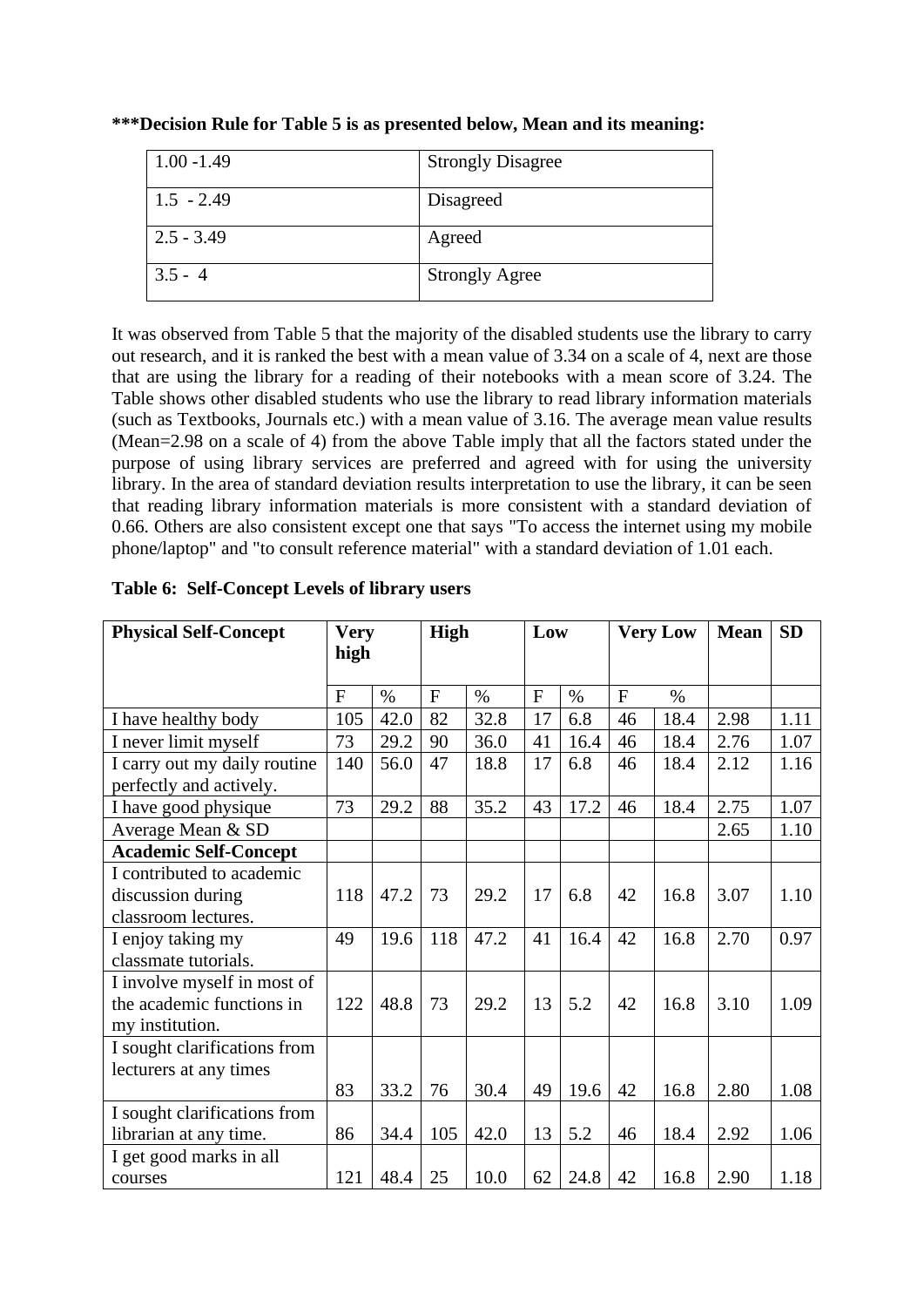| I am always proud of<br>myself and my parents are<br>proud of me | 119 | 47.6 | 51  | 320.4 | 38 | 15.2 | 42  | 16.8  | 2.99 | 1.14 |
|------------------------------------------------------------------|-----|------|-----|-------|----|------|-----|-------|------|------|
| Average Mean & SD                                                |     |      |     |       |    |      |     |       |      |      |
|                                                                  |     |      |     |       |    |      |     |       | 2.93 | 1.09 |
| <b>Social Self- Concept</b>                                      |     |      |     |       |    |      |     |       |      |      |
| I am a friendly person                                           |     |      |     |       |    |      |     |       |      |      |
|                                                                  | 34  | 13.6 | 106 | 42.4  | 64 | 25.6 | 46  | 18.4  | 2.51 | 0.94 |
| I usually like people                                            |     |      |     |       |    |      |     |       |      |      |
| around me when doing job                                         | 63  | 25.2 | 101 | 40.4  | 38 | 15.2 | 48  | 19.2  | 2.72 | 1.05 |
|                                                                  |     |      |     |       |    |      |     |       |      |      |
| I forgive easily                                                 | 63  | 25.2 | 73  | 29.2  | 62 | 24.8 | 52  | 20.8  | 2.59 | 1.08 |
| I am interested in others                                        |     |      |     |       |    |      |     |       |      |      |
|                                                                  | 32  | 12.8 | 128 | 51.2  | 40 | 16.0 | 50  | 20.0  | 2.57 | 0.95 |
| Average Mean & SD                                                |     |      |     |       |    |      |     |       |      |      |
|                                                                  |     |      |     |       |    |      |     |       | 2.60 | 1.01 |
| <b>Transpersonal Self-</b>                                       |     |      |     |       |    |      |     |       |      |      |
| <b>Concept</b>                                                   |     |      |     |       |    |      |     |       |      |      |
| I cannot face any difficulty                                     | 79  | 31.6 | 49  | 19.6  | 70 | 28.0 | 52  | 20.8; | 2.62 | 1.13 |
| in life                                                          |     |      |     |       |    |      |     |       |      |      |
| I run away from my                                               |     |      |     |       |    |      |     |       |      |      |
| problems                                                         | 58  | 23.2 | 75  | 30.0  | 42 | 16.8 | 75  | 30.0  | 2.46 | 1.15 |
| it is difficult for me to                                        |     |      |     |       |    |      |     |       |      |      |
| make friends with                                                | 9   | 3.6  | 98  | 39.2  | 66 | 26.4 | 77  | 30.8  | 2.16 | 0.91 |
| members of my class                                              |     |      |     |       |    |      |     |       |      |      |
| Most things I do, I don,t                                        |     |      |     |       |    |      |     |       |      |      |
| derive satisfaction in it                                        | 54  | 21.6 | 76  | 30.4  | 36 | 14.4 | 84  | 33.6  | 2.40 | 1.16 |
| I worry more than I need to                                      |     |      |     |       |    |      |     |       |      |      |
|                                                                  | 65  | 26.0 | 60  | 24.0  | 64 | 25.6 | 61  | 24.4  | 2.52 | 1.12 |
| I get lonely and bored                                           |     |      |     |       |    |      |     |       |      |      |
| whenever I'm in the library                                      | 65  | 26.0 | 60  | 24.0  | 21 | 8.4  | 104 | 41.6  | 2.34 | 1.26 |
| Average Mean & SD                                                |     |      |     |       |    |      |     |       | 2.42 | 1.12 |
|                                                                  |     |      |     |       |    |      |     |       |      |      |

#### **\*\*\*Decision Rule for table 6 is thus below:**

| $1.00 - 1.49$ | Very Low  |
|---------------|-----------|
| $1.50 - 2.49$ | Low       |
| $2.5 - 3.49$  | High      |
| $3.5 - 4.00$  | Very High |

The level of self-concept of the disabled students in Federal Universities in South-West Nigeria, under the category of physical self-concept, has the grand mean score of 2.65 out of 4. This means that the level of self-concept under physical self-concept is high. The academic self-concept follows this with the grand mean score of 2.93. This indicates that it is high. Also, under the social self-concept, the grand mean score is 2.60, indicating high, while under the transpersonal self-concept, the grand mean score of 2.42 indicates low from the above decision rule. The respondents' analysis shows that Academic Self-Concept has the highest grand score than the other self-concept, while the Transpersonal-Self-Concept is very low.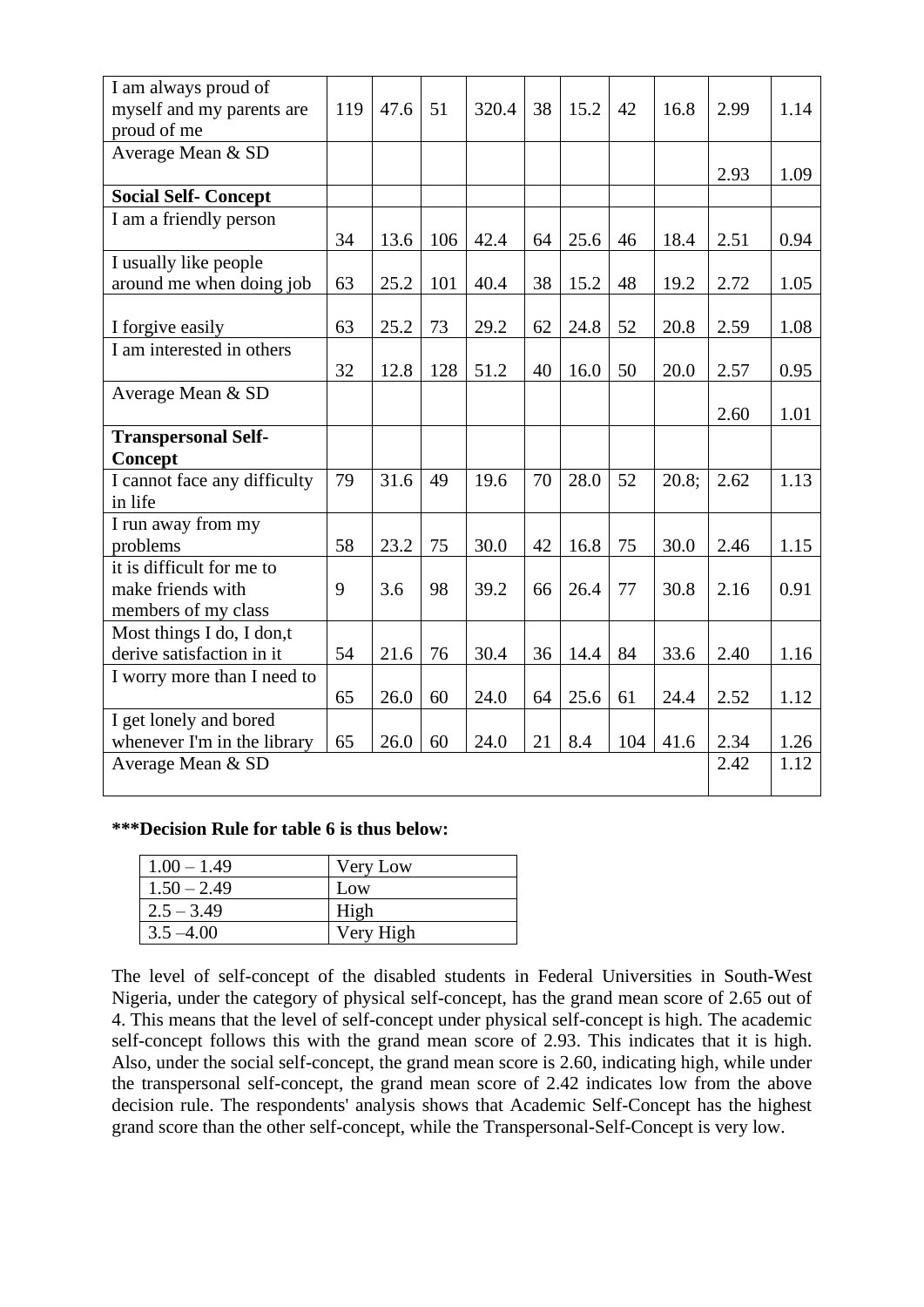Comparing the mean and standard deviation of the item in the area of self-concept; it was observed that under physical self-concept, those respondents who have healthy bodies stood out more and came up with the mean value of 2.98, this is followed by those who never limit themselves, and this option has the mean value score of 2.76. Those who have a good physique have a mean value of 2.75, and the least in the group is those who carry out their daily routine perfectly and actively, with a mean value score of 2.12. It can be concluded that those who have a healthy body under the option of physical self-concept are more preferred than other physical self-concept options. Looking at the standard deviation, we can see that those who never limit themselves and those with good physique are more consistent in terms of physical self-concept.

The study also revealed the results of the level of academic self-concept. The mean value shows that the disabled students involved in most of their institution's academic functions are preferred, with a mean value of 3.10. This is followed by those that contributed to academic discussion during classroom lectures. The study also revealed that the consistency of the respondents' academic self-concept under the academic self-concept option with those who enjoy taking their classmate tutorials is more consistent than every other option under academic self-concept.

For social self-concept, those who like people around them when doing the job have a mean value of 2.72, followed by those that forgive easily. This has the mean value of 2.59, then those who chose the options of interest in others and those who are friendly have the mean value score of 2.57 and 2.51, respectively. This shows that, on average scores, disabled students usually like people around them when jobs are more preferred than every other item under this heading of social self-concept.

Finally, for transpersonal self-concept, the mean value of those disabled students who are ready to face any difficulty in life is more preferred than every other factor with a mean value of 2.62, followed by those who worry more than they need to. Also, looking at the standard deviation value of the items, we can see that those disabled students who find it difficult to make friends with members of their class are more consistent. It can be said that other scores of the other items are not too far from the mean compared to the grand total mean value of Social self-concept, which has the least.

| 1 | <b>Physical Self-Concept</b>      | Mean | <b>SD</b> |
|---|-----------------------------------|------|-----------|
|   | Grand Total Mean & SD<br>Score    | 2.65 | 1.10      |
| 2 | Academic Self-Concept             | Mean | <b>SD</b> |
|   | Grand Total Mean & SD<br>Score    | 2.93 | 1.09      |
| 3 | Social-Concept                    | Mean | <b>SD</b> |
|   | Grand Total Mean & SD<br>Score    | 2.60 | 1.01      |
| 4 | <b>Transpersonal Self-Concept</b> | Mean | <b>SD</b> |
|   | Grand Total Mean & SD<br>Score    | 2.42 | 1.12      |

#### **Grand Mean of table 6 is represented below:**

#### **Table 7 Influence of self-concept on the use of library services**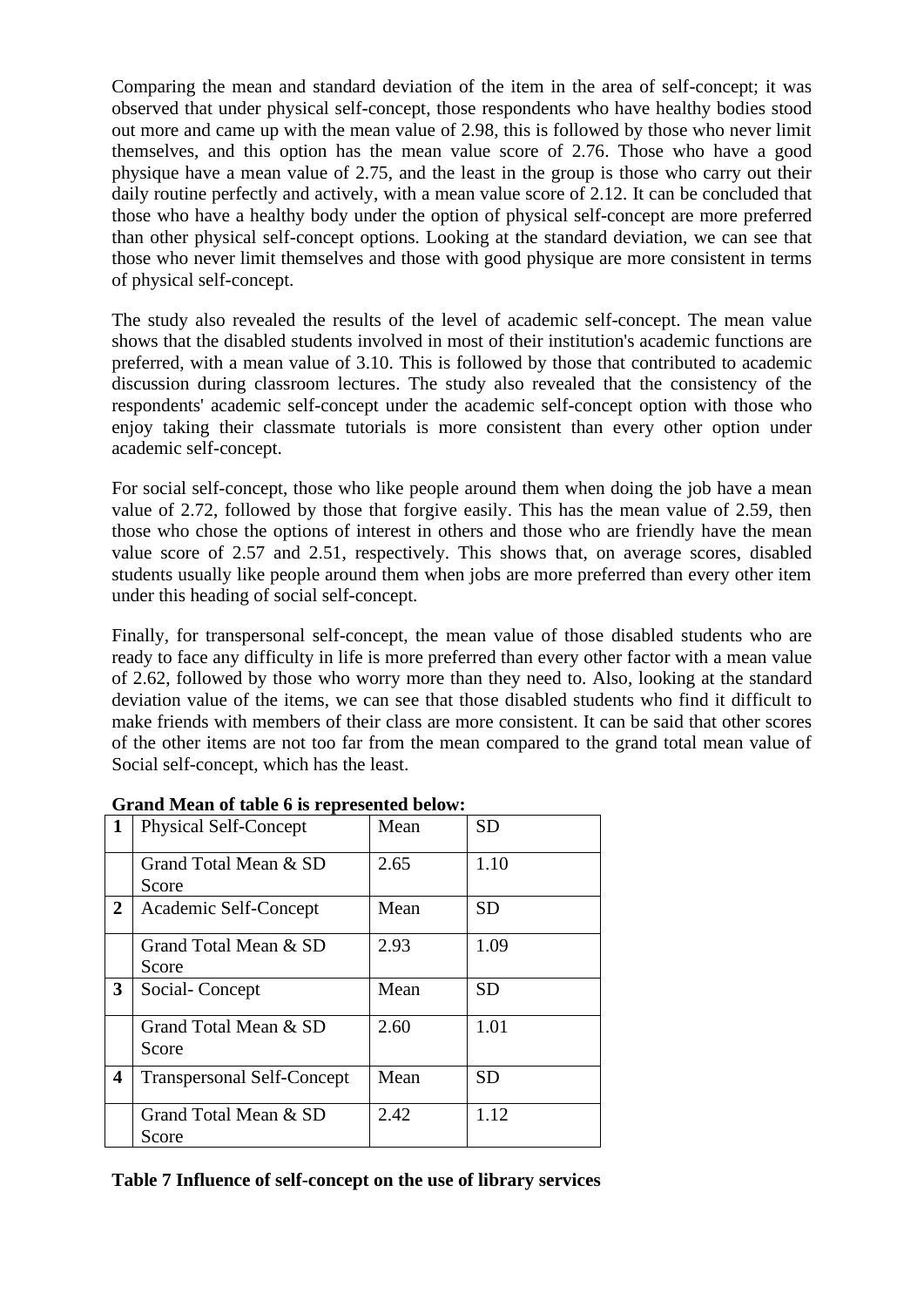| <b>Model</b> | R     | R Square | Adjusted<br>R Square | Std. Error<br>of the<br>Estimate |
|--------------|-------|----------|----------------------|----------------------------------|
|              | 0.350 | 0.122    | 0.108                | 0.781                            |
| 宋            |       |          |                      |                                  |

a. Predictors: (Constant), Physical Self-Concept, Academic Self-Concept, Social Self-Concept and Transpersonal Self-Concept b. Dependent variables use of library services.

The result of multiple regression analysis, shown in table 7 above, shows that R determines the correlation among the independent variables and the dependent variable 0.35 explained a weak positive significant relationship. Coefficient of determination  $R^2$ that predicted the relationship among the independent and dependent variables. The adjusted  $R^2$ shows the precise effect of independent variables on the dependent variable. This is 12.2% of the total variance in the use of library services. Therefore, the null hypothesis was also rejected. This implies that self-concept significantly influences the use of library services by disabled students in Federal Universities in South-West, Nigeria.

# **Discussion**

The global population of people with disabilities is growing, particularly in emerging nations. It has demanded the provision of improved living circumstances, the utilization of this group's talents and abilities, and the expansion of their presence in the community (Ayoubi Avaz et al., 2018). However, without proper knowledge, the disabled's dreams would not be realized. Library services are one method to achieving knowledge.

Libraries services are generally grouped into two: technical and readers' services (Adetayo et al., 2021). These services have various sub-services that suit the daily needs of various users. Librarians endeavour to provide these services to their patrons using various mediums (Adetayo & Williams-Ilemobola, 2021). The study revealed that user education services and consultancy services are the most frequent library services used by disabled students. This is not surprising since user education and consultancy services are essential for those who may have difficulties using certain library services. These services can serve as massive support for disabled students. These findings are partially supported by Chaputula & Mapulanga (2017), which revealed that induction sessions and marketed services are the library services provided to the disabled.

The disabled who attend universities are primarily there to study to become productive members of society. They are conscious of the societal challenges they confront, and as a result, they try to excel in their schooling. To do this, they use the library for a variety of purposes. This study found that the major purpose of disabled students using the library services was to carry out research and read their notebooks. This is supported by Igun and Adogbeji (2007), who claimed that students' primary purpose of using the library is to update their knowledge and skills. The updating of knowledge and skills align well with research and book reading. It could also be the reason for the increase in library use during examinations (Oyesiku & Oduwole, 2006).

The study shows that the level of their self-concept is high and positive. The findings of this result are supported by Osisanwo et al. (2021), who found that most undergraduates possess a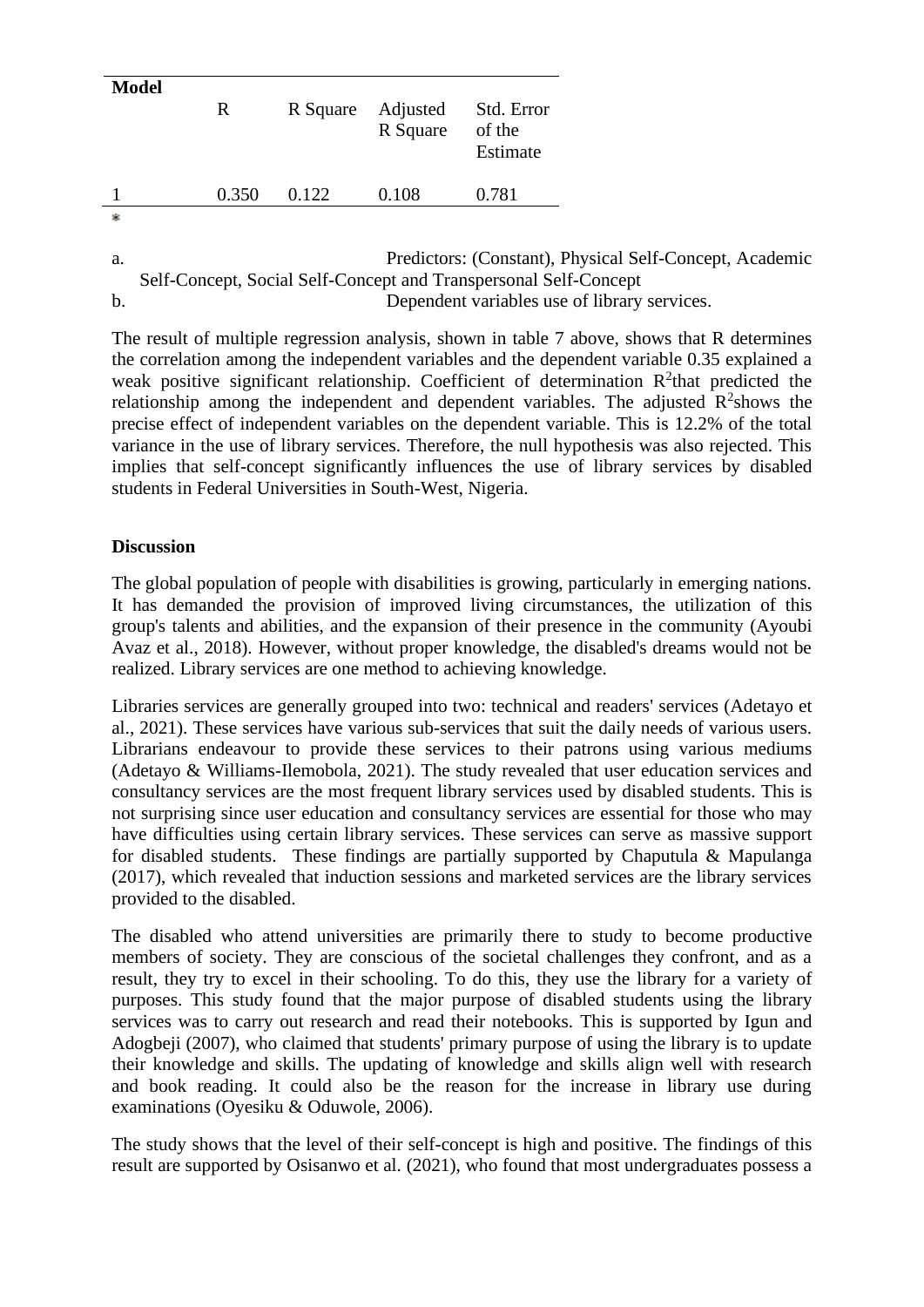positive self-concept. However, the study contrasts with the submission of Narimani and Mousazadeh (2010), who discovered that self-concept is lower among disabled persons. Furthermore, the study affirms that self-concept has a significant influence on the use of library services. This is also supported by Osisanwo et al. (2021), who found that library users' self-concept had a significant relationship with the use of library resources by undergraduates. This beckons on university management to ensure that the disabled are educated on how they perceive themselves, and library management can play a pivoted role in achieving this. They can target the disabled with vital resources on self-concept through consultancy and education services

#### **Conclusion**

The study concludes by noting that self-concept influences the use of library services of disabled students in the federal universities in south-west, Nigeria. The significance of selfconcept cannot be overstated since it improves disabled students' usage of user education and consultation services and online database searching services. However, disabled students had a positive self-concept in terms of academic, physical and social self-concept. Their selfconcept is still relatively low in the areas of Transpersonal Self-concept. The findings also show that the primary purpose for disabled students accessing library services was to do research and read their notebooks. Based on the findings that were revealed in this study, it is recommended that there is a need for Federal University Libraries to emphasize current awareness services. An adequate user satisfaction survey should be carried out frequently to determine the value of services and the area that needs improvement. The library management should frequently organize library programmes that will be creating awareness to users on various services being rendered in the library. This will help promote the library's image, thereby enabling users (especially the disabled users) to be aware of various benefits they can derive from using the library services. Disabled students with low self-concept should be motivated as this will help them have a good perception of themselves and lead them to endeavour to search for information in the library that will meet their needs.

#### **Contribution to practice**

Aside from adding to the body of knowledge, this study helped university libraries better understand the self-concept of disabled students and its impact on their usage of library services. The outcome demonstrates the importance of the self-concept in the library. As a result, library administration must work to eliminate any impediments that may limit the disabled self-concept. According to the findings, education and consulting services are essential in attracting disabled students. As a result, efforts should be taken to guarantee that the disabled are not excluded from providing educational and consulting services in libraries. The study might impact broader practices, particularly in public libraries and libraries and library management worldwide.

#### **References**

- Adetayo, A. J. (2021). Leveraging Bring Your Own Device for Mobility of Library Reference Services: The Nigerian Perspective. *The Reference Librarian*, *62*(2), 106– 125. https://doi.org/10.1080/02763877.2021.1936342
- Adetayo, A. J., Asiru, M. A., & Omolabi, I. B. (2021). Building Ambidexterity in Libraries: Role of competitive intelligence. *Library Philosophy and Practice (e-Journal)*, *5763*.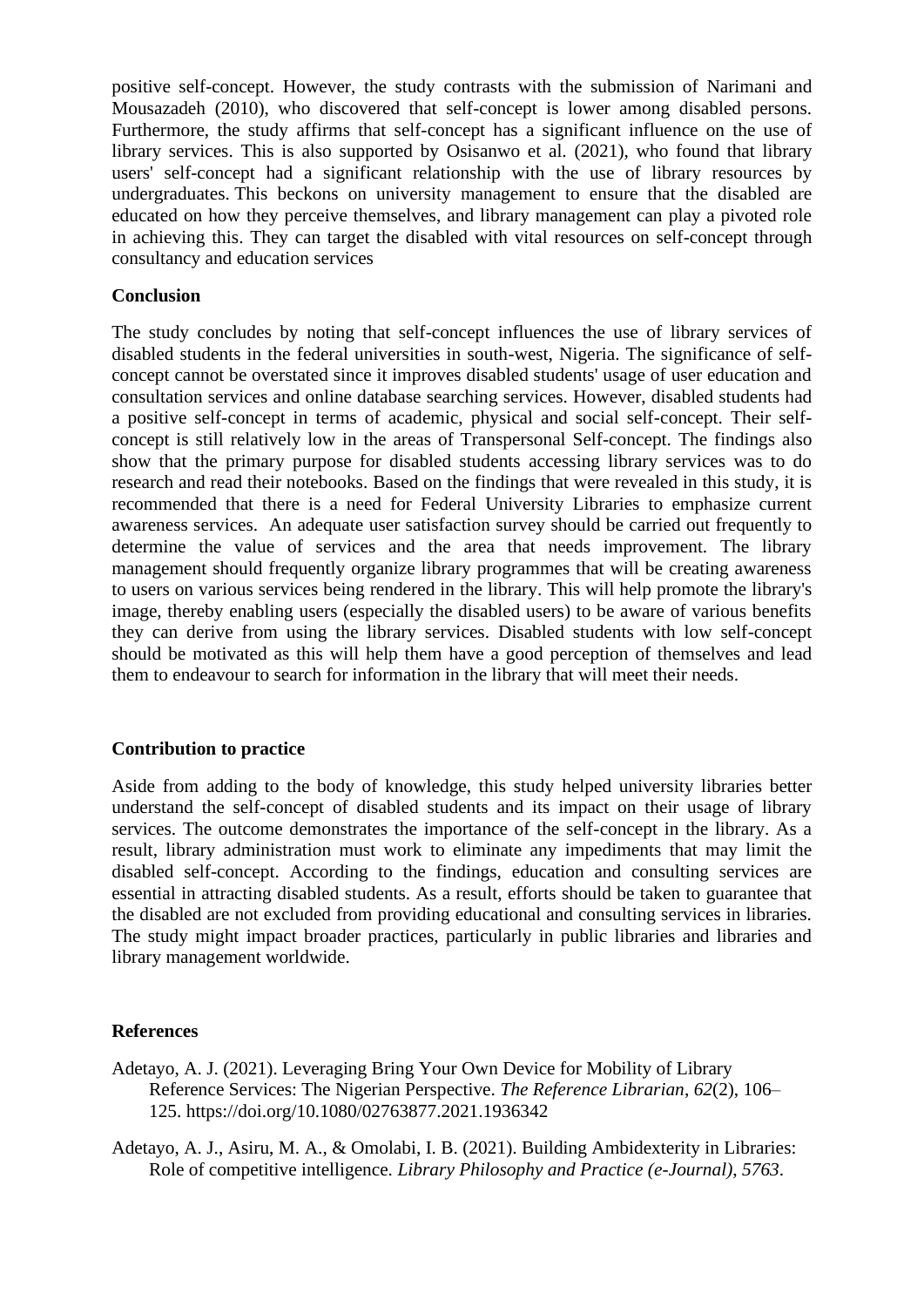https://digitalcommons.unl.edu/libphilprac/5763

- Adetayo, A. J., & Williams-Ilemobola, O. (2021). Librarians' generation and social media adoption in selected academic libraries in Southwestern, Nigeria. *Library Philosophy and Practice (e-Journal)*, *4984*. https://digitalcommons.unl.edu/libphilprac/4984
- Akolade, Y. L., Tella, A., Akanbi-Ademolake, H. B., & Adisa, M. Y. (2015). Physically challenged undergraduates' satisfaction with library and information services in Kwara state higher institutions. *Journal of Balkan Libraries Union*, *3*(1), 1–14. https://doi.org/10.16918/BLUJ.89103
- Altman, E., & Hernon, P. (1998). Service quality and customer satisfaction do matter. *American Libraries*, *29*(7), 53–54.
- Amado-Alonso, D., Mendo-Lázaro, S., León-del-Barco, B., Mirabel-Alviz, M., & Iglesias-Gallego, D. (2018). Multidimensional Self-Concept in Elementary Education: Sport Practice and Gender. *Sustainability*, *10*(8), 2805. https://doi.org/10.3390/SU10082805
- Ayoubi Avaz, K., Hashemi, O., Karami, S., Rassafiani, M., & Hatami, R. (2018). Comparison of General Health and Depression in the People Covered With the Community-Based Rehabilitation Program (CBR) With the Non-Covered. *Archives of Rehabilitation*, *19*(1), 54–63. https://doi.org/10.21859/jrehab.19.1.54
- Bayrak, R., Güler, M., & Şahin, N. H. (2018). The Mediating Role of Self-Concept and Coping Strategies on the Relationship Between Attachment Styles and Perceived Stress. *Europe's Journal of Psychology*, *14*(4), 897. https://doi.org/10.5964/EJOP.V14I4.1508
- Bendikova, E., & Nemcek, D. (2016). Life satisfaction in healthy people and people with noncommunicable diseases: Differences between active and inactive individuals. *Sport Science*, *9*(2), 19–23. http://www.sposci.com/PDFS/BR09S2/SVEE/04 CL 03 EB.pdf
- Chaputula, A. H., & Mapulanga, P. (2017). Provision of library services to people with disabilities in Malawi. *South African Journal of Libraries and Information Science*, *82*(2), 1–10. https://doi.org/10.7553/82-2-1619
- Echezona, R. I., Osadebe, N., & Asogwa, B. E. (2011). Library services to the physically challenged: nature, challenges and strategies. *Journal of Applied Information Science and Technology*, *5*(1), 14–18. http://www.jaistonline.org/EchezonaOsadebeAsogwa\_2k11.pdf
- Ezeabasili, A. C., & Umeji, C. E. (2019). Inclusive library services: an imperative for academic libraries in Nigeria. *Library Research Journal*, *3*(1), 73–78. https://journals.unizik.edu.ng/index.php/lrj/article/view/54
- Flynn, S., Noone, C., & Sarma, K. M. (2018). An exploration of the link between adult attachment and problematic Facebook use. *BMC Psychology*, *6*(1), 1–16. https://doi.org/10.1186/S40359-018-0245-0
- Herrera, L., Al-Lal, M., & Mohamed, L. (2020). Academic Achievement, Self-Concept, Personality and Emotional Intelligence in Primary Education. Analysis by Gender and Cultural Group. *Frontiers in Psychology*, *10*, 3075. https://doi.org/10.3389/FPSYG.2019.03075
- Igun, S. E., & Adogbeji, O. B. (2007). Study Habits of Postgraduate Students in Selected Nigerian Universities. *Library Philosophy and Practice (e-Journal)*, *153*.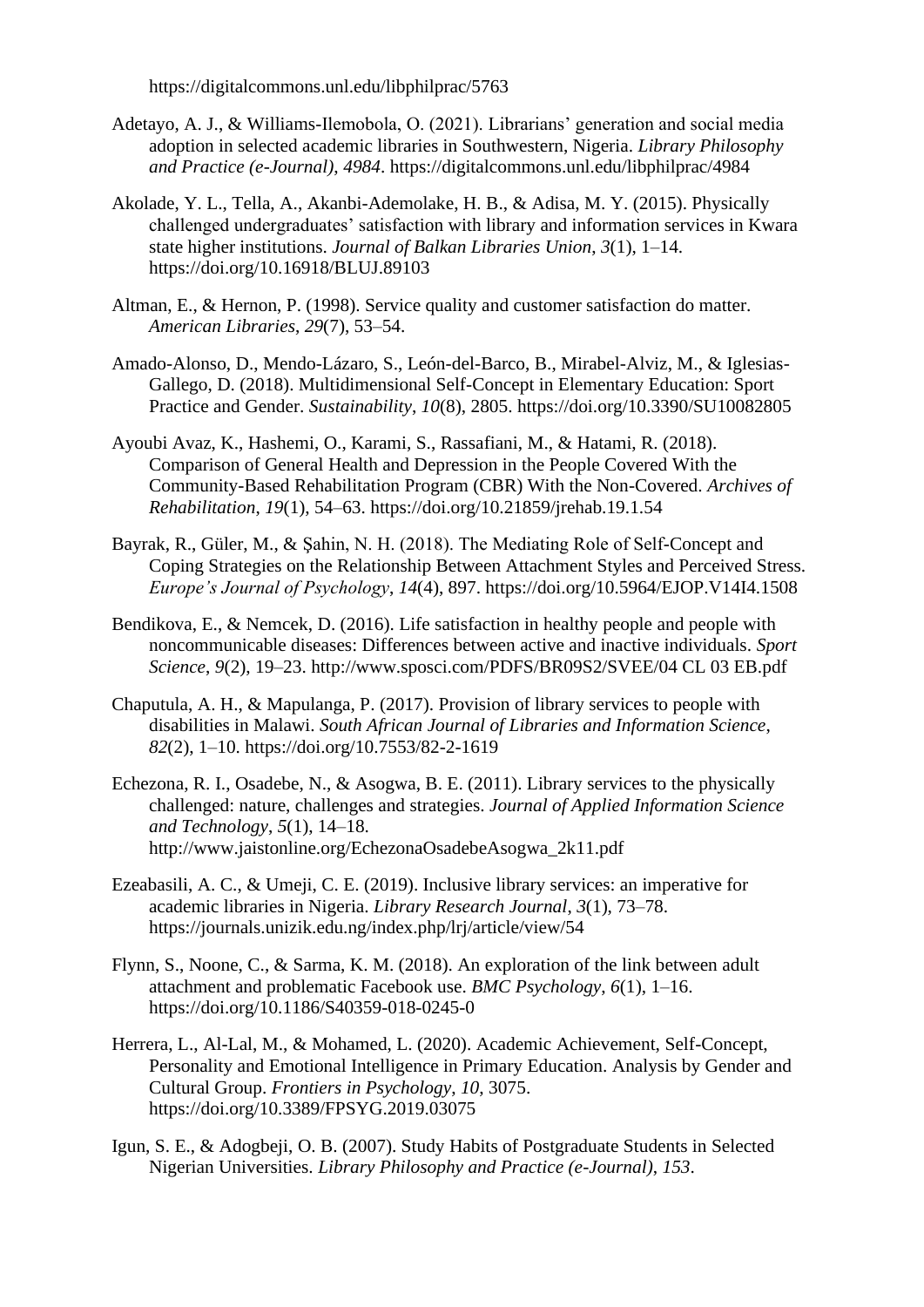https://digitalcommons.unl.edu/libphilprac/153

- Ilo, P. I., Nwachukwu, V. N., & Izuagbe, R. (2020). Emergency response plans: panacea for emergency preparedness and control in university libraries in Nigeria. *International Journal of Emergency Services*, *9*(3), 339–358. https://doi.org/10.1108/IJES-11-2019- 0061
- Iroeze, P. C., Umunnakwe, G. C., & Eze, J. U. (2017). Library Services for the Physically Challenged in South-East, Nigeria: Origin and Challenges. *International Journal of Advanced Library and Information Science*, *5*(1), 393–405. https://doi.org/10.23953/CLOUD.IJALIS.214)
- Ismail, L. (2010). What net generation students really want: Determining library help‐seeking preferences of undergraduates. *Reference Services Review*, *38*(1), 10–27. https://doi.org/10.1108/00907321011020699
- Lawal-Solarin, E. (2012). A Survey of Library and Information Services to Physically-Challenged Students in Academic Libraries in Ogun State, Nigeria. *Library Philosophy and Practice*, 1–7. https://digitalcommons.unl.edu/cgi/viewcontent.cgi?article=1773&context=libphilprac
- Narimani, M., & Mousazadeh, T. (2010). Comparing self-esteem and self-concept of handicapped and normal students. *Procedia - Social and Behavioral Sciences*, *2*(2), 1554–1557. https://doi.org/10.1016/J.SBSPRO.2010.03.234
- Norrington, J. (2020). Adolescent Peer Victimization, Self-Concept, and Psychological Distress in Emerging Adulthood: *Youth & Society*, *53*(2), 273–295. https://doi.org/10.1177/0044118X20910938
- Obiozor, W. E., Onu, V. C., & Ugwoegbu, I. (2010). Academic and Social Challenges Facing Students with Developmental and Learning Disabilities in Higher Institutions: Implications to African colleges and universities. *African Journal of Teacher Education*, *1*(1), 126–140. https://doi.org/10.21083/AJOTE.V1I1.1585
- Okoli C. I. B. (2010, May 2). *The Plight of Disabled Nigerians and the Need for Mass Enlightenment*. Mobility Aid and Appliances Research and Development Centre (MAARDEC). http://www.maardec.net/THE PLIGHT OF DISABLED NIGERIANS AND THE NEED FOR MASS ENLIGHTENMENT.html
- Osisanwo, T. A., Jude, J. C., & Adeyeoye, O. I. (2021). Academic self-concept as it correlates to use of library resources by undergraduates in Tai Solarin university of education. *Library Philosophy and Practice (e-Journal)*, *4787*. https://digitalcommons.unl.edu/libphilprac/4787
- Oyesiku, F. A., & Oduwole, A. A. (2006). Use of an academic library: a survey of the Olabisi Onabajo University libraries. *Lagos Journal of Library and Information Science*, *2*(2), 96–101. https://doi.org/10.4314/ljlis.v2i2.35507
- Padial-Ruz, R., Pérez-Turpin, J. A., Cepero-González, M., & Zurita-Ortega, F. (2019). Effects of Physical Self-Concept, Emotional Isolation, and Family Functioning on Attitudes towards Physical Education in Adolescents: Structural Equation Analysis. *International Journal of Environmental Research and Public Health*, *17*(1), 94. https://doi.org/10.3390/IJERPH17010094

Ramirez-Granizo, I. A., Sánchez-Zafra, M., Zurita-Ortega, F., Puertas-Molero, P., González-